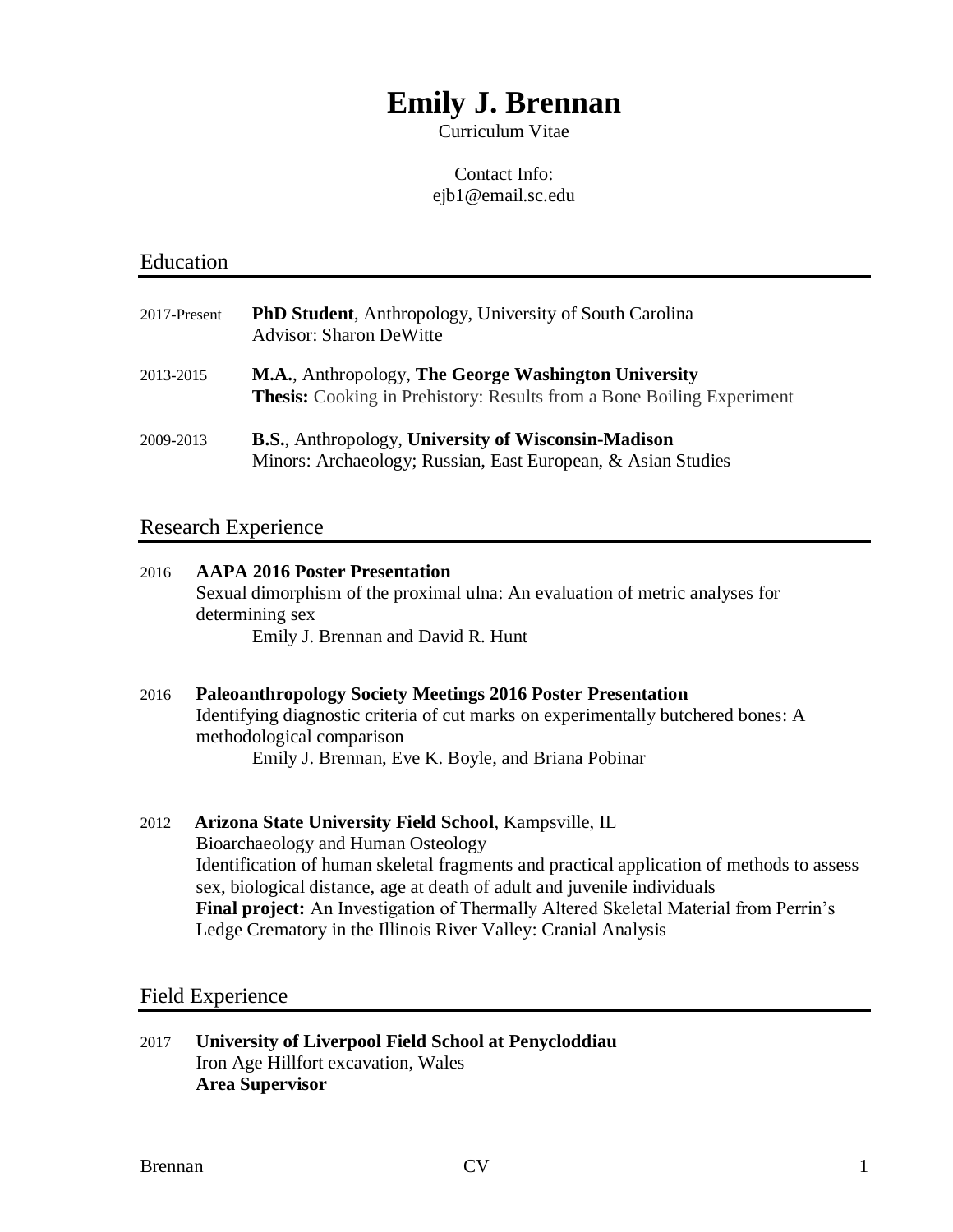Instructed students in stratigraphic excavation, including the proper use of trowels, mattocks, & shovels and proper recording practices (context sheets and plans)

2016 **University of Liverpool Field School at Penycloddiau** Iron Age Hillfort excavation, Wales **Teaching Assistant** Assisted students in understanding the process of stratigraphic excavation, including proper tool use and recording practices; Engaged with the public to answer questions

regarding the purpose and progress of the project

### 2016 **Poulton Research Project Field School:** Medieval Graveyard Excavation Cheshire, England

International Student

Excavation of human skeletal remains (disarticulated skeletal elements and articulated burials) including recording, planning and photographing of remains and grave cut

#### 2015 **University of Liverpool Field School at Penycloddiau** Iron Age Hillfort excavation, Wales

Institute for Field Research International Student Stratigraphic excavation, planning and section drawing, basics of archaeological illustration and environmental sample processing

### 2014 **Archaeotek Field School**: Funerary Medieval Excavation

Lost Churches Project, Central Transylvania Excavation, sketching, mapping and documentation of human skeletal material including disarticulated remains and an articulated burial

## Work Experience

| <b>Associate Research Specialist</b> , University of Wisconsin-Madison                                                                                                                                                                                                                                     |
|------------------------------------------------------------------------------------------------------------------------------------------------------------------------------------------------------------------------------------------------------------------------------------------------------------|
| <b>Wisconsin National Primate Research Center</b>                                                                                                                                                                                                                                                          |
| Clinical Pathology & Necropsy Technician, Pathology Unit                                                                                                                                                                                                                                                   |
| Performed diagnostic testing on non-human primate blood, feces, and<br>urine. Prepared collection materials and plans in cooperation with PIs and<br>research staff. Assisted veterinary pathologists in performing necropsies<br>including trimming tissues, recording data, and post procedure cleaning. |
| <b>Academic Tutor, University of Missouri Intercollegiate Athletics</b><br>Assist students in subject area via one-on-one instruction, assess<br>successfulness of students' current study habits, and aid students in<br>determining the best study habits for their particular learning style            |
| <b>Courses Tutored:</b><br><b>ANTHRO</b> 1000: General Anthropology                                                                                                                                                                                                                                        |
|                                                                                                                                                                                                                                                                                                            |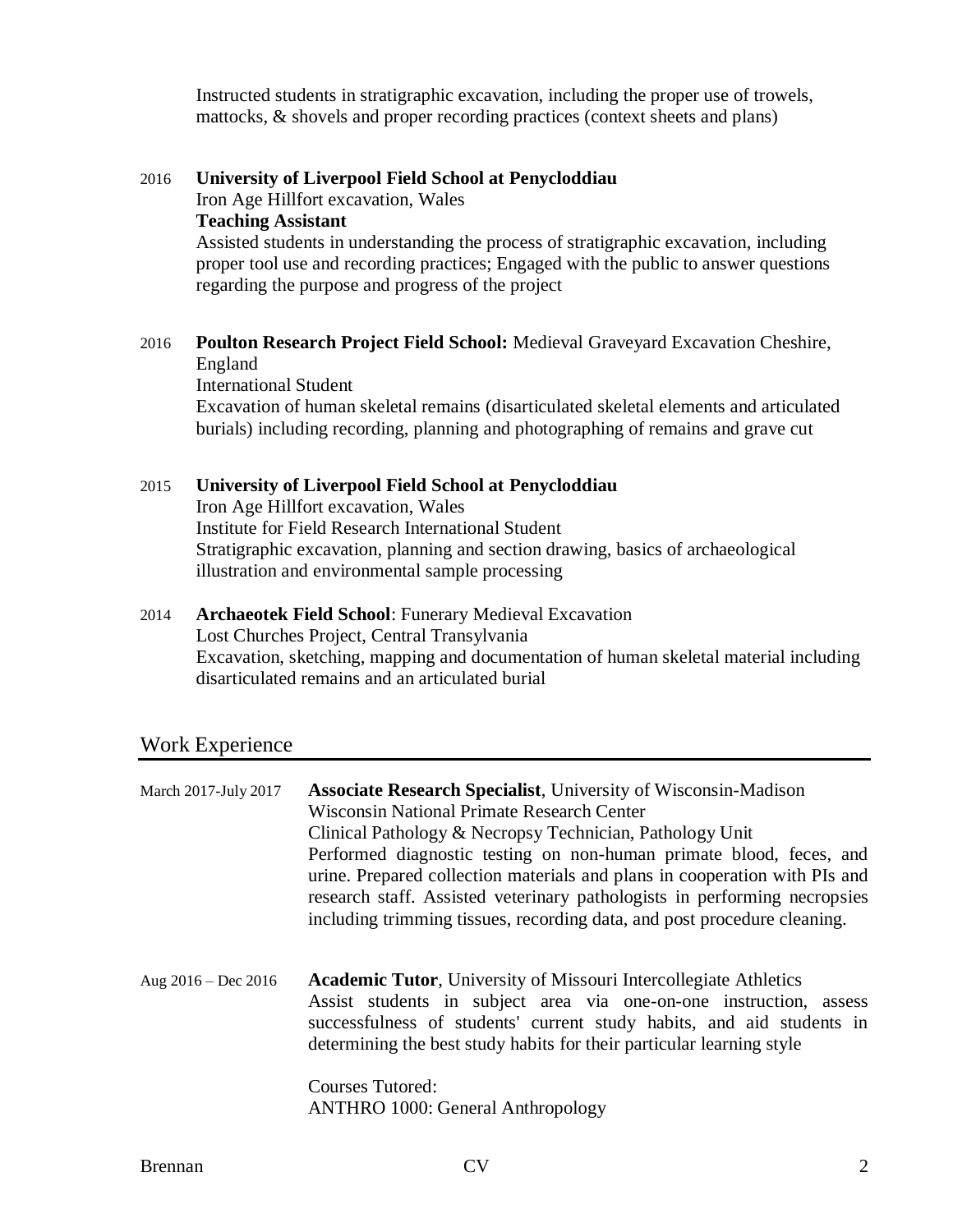|                      | BIO 1010: General Principles and Concepts of Biology<br>BIO 1500: Introduction to Biological Systems with Lab<br><b>ENGLISH 1000: Exposition and Argumentation</b><br>STAT 1200: Introduction to Statistical Reasoning                                         |
|----------------------|----------------------------------------------------------------------------------------------------------------------------------------------------------------------------------------------------------------------------------------------------------------|
| July 2014-May 2015   | <b>Academic Tutor</b> , The George Washington University Athletic<br>Department<br>Subjects: Biological Anthropology<br><b>General Writing Tutor</b><br>Assisted students in subject area via one-on-one instruction to supplement<br>learning                 |
| Sept 2013 - May 2015 | <b>English for Academic Purposes Tutor, GWU Language Center</b><br>Assisted international students with English writing conventions during<br>one-on-one sessions that addressed content, organization, and grammar<br>topics for specific writing assignments |
| Sept 2012 - May 2013 | <b>Archives Assistant, Wisconsin Historical Society</b><br>Responsibilities included registering patrons, retrieving materials,<br>informing patrons of proper use procedures for specific archival materials,<br>and supervising material use                 |

# Volunteer Experience

| June 2015  | Job shadowing, Dr. Edward Adelstein, Medical Examiner, University of<br>Missouri<br>Shadowed Dr. Adelstein for 25+ hours to better understand the scope and routine<br>of forensic pathology                                                                                                            |
|------------|---------------------------------------------------------------------------------------------------------------------------------------------------------------------------------------------------------------------------------------------------------------------------------------------------------|
| 2012-2013  | <b>Peer Instructor, Greater University Tutoring Services, UW-Madison</b><br>Planned and executed lessons for groups of international students concerning<br>topics related to English grammar and American culture (slang/idioms,<br>celebrations, student life) to facilitate their student experience |
| March 2012 | <b>Presenter</b> , Day in Russia, Center for Russia, East European, and Central Asian<br>Studies, UW-Madison<br>Presentation: "Rasputin and the Romanovs: The Gene, The Disease, and The Man<br>that Destroyed a Dynasty"                                                                               |
| 2011-2012  | <b>Conversational English Tutor, Greater University Tutoring Services, UW-</b><br>Madison<br>One-on-one sessions with international students that allowed for practicing<br>English conversation skills as well as asking questions regarding American<br>culture                                       |